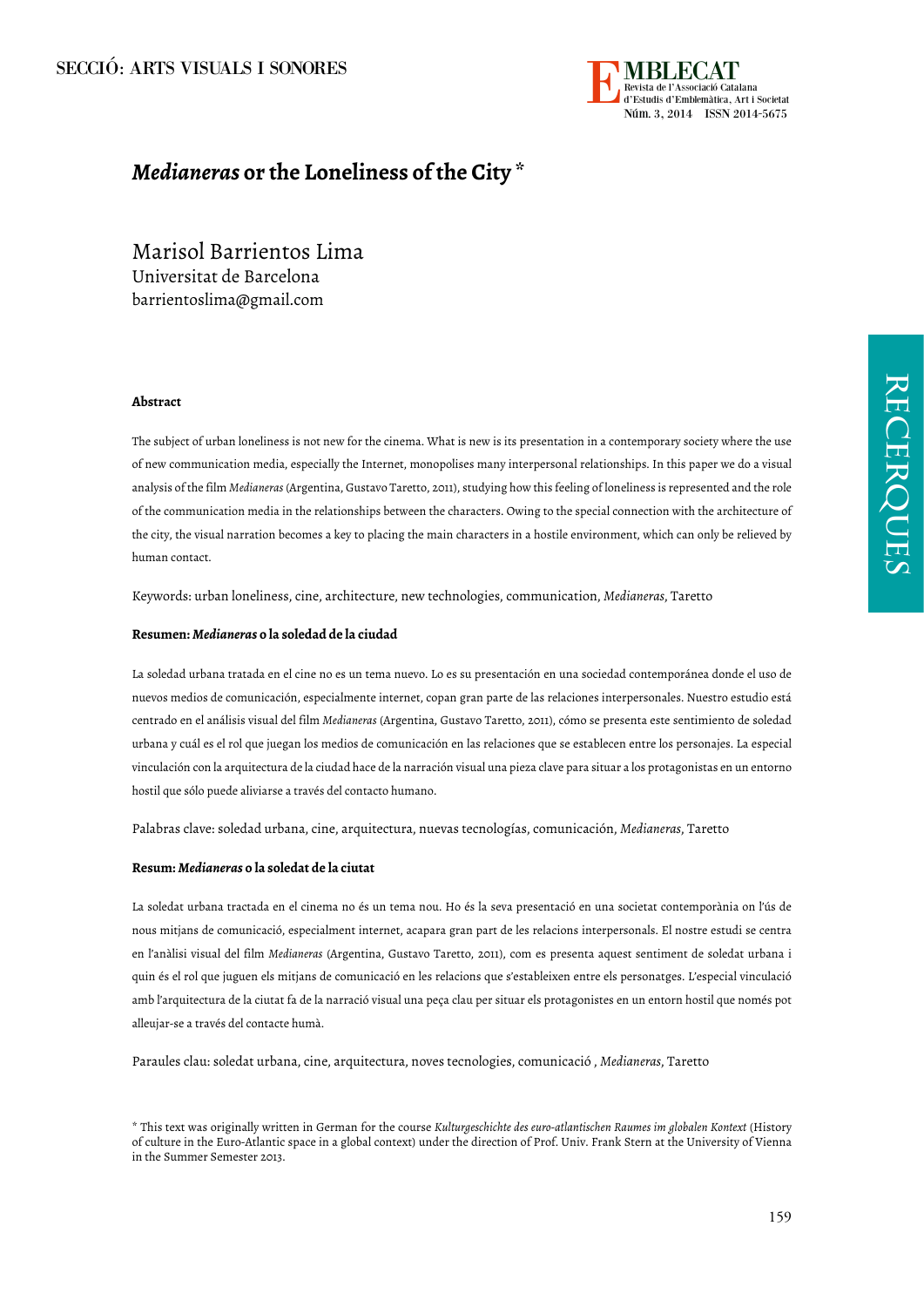## **Introduction**

*Medianeras* is the first feature film of the Argentinian publicist, photographer and musician Gustavo Taretto. The German-Spanish-Argentinian co-production premiered in the  $61<sup>st</sup>$ International Film Festival of Berlin –*Berlinale* 2011 (Medianeras. Pressbook). This film was one of the most successful of the event (Orta 2013) and won the audience award in the *Encuentros de Cine Latinoamericano* in Toulouse (Varea 2013).

There is a short film with the same title (Argentina, 2005, 28 minutes), directed by Taretto, that was presented in different film festivals and got some awards (Naderzad 2011, Orta 2013)<sup>1</sup> this one represents the first idea for the long version where we can find the foundations of the story: a young woman and a young man who have a very common city illness, loneliness. It is a fable, a love story 'in times of virtual love' (Medianeras. Pressbook), that follows the model of the US American comedies (Lerer 2011).

People's lives are related to the architectural constructions of the city, since 'behind the window lives a human being in search of a meaningful connection' (Naderzad 2011). Even the title Medianeras is related to an architectural concept,<sup>2</sup> the walls in the film representing the connection between the human beings in the city.

With regard to the film's form and style, the clear structure of the introduction is especially prominent: following a 'presentation' of the city, the main characters (Martin and Mariana) are introduced. After that we are spectators of their personal stories and of some casual amusing encounters. In this sense photography plays a very important role, and some graphic elements and animations emphasize or build the meaning of some scenes. It is important to point out the connection to the visual advertising language that one can observe, something that even the director himself recognised (Obarrio/Scaroni 2013).<sup>3</sup>

The main purpose of this paper is to analyse the visual representation of the feeling of loneliness in the film and to discuss the role of new media in personal communication.

### **Loneliness and New Technologies**

How can we define the feeling of loneliness? Putzl proposes to define it as 'a feeling that is based in a subjective experience of the individual in his/her natural environment.4

<sup>&</sup>lt;sup>1</sup> In the short film we can find already not only the beginning but also the end and the parallel montage that were all used or not modified in the long version of the story (Orta 2013).

<sup>2</sup> According to the definition of the Real Academia Española (RAE) *medianeras* are the common walls of two houses (online in http://www.rae.es/rae.html). In a broad sense, this is a reference to the forgotten and ugly walls of the buildings we can find in all big cities, and in the specific case of Buenos Aires, the ones used to build windows illegally to get a little bit of light in the apartments.

<sup>3</sup> On the relationship between publicity and films, see Lipovetsky/Serres (2009:258). The authors emphasize the blurring of boundaries between different audio-visual works and genres (advertisement, films, video-clips, author cinema, commercial cinema, etc.) in the  $4<sup>th</sup>$  era of the history of film (2009:21-22, 27).

<sup>4</sup> "ein Gefühl basierend auf dem subjektiven Erleben des Individuums in seiner natürlichen Umwelt" (Putzl 2011:8).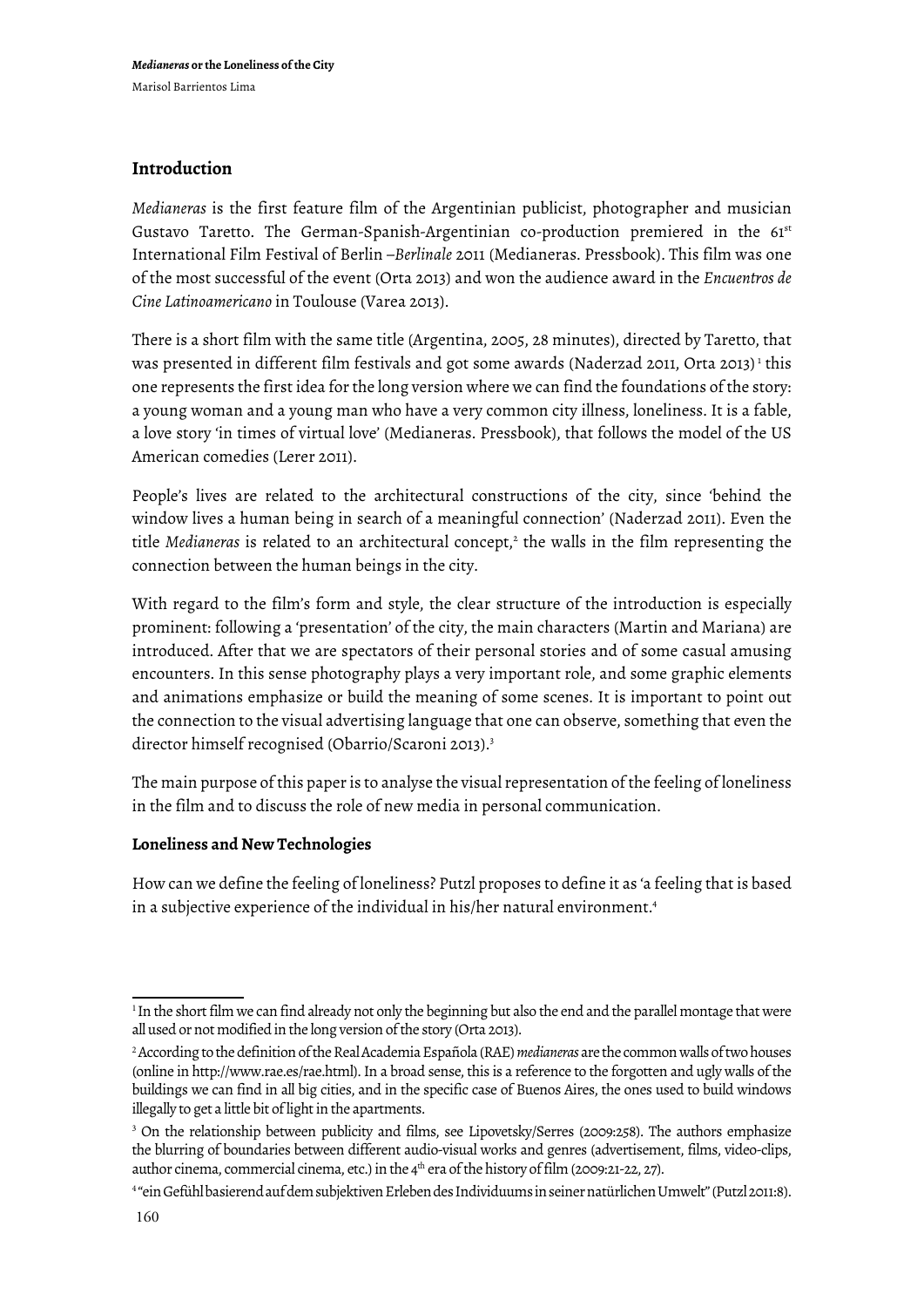

The author recognizes that it is 'conceptually difficult to describe because it appears related to the individual in a synchronic and synthetic way.'5

From the point of view of human evolution, loneliness is defined as a feeling that has 'a regulatory function that leads to the creation of some conditions, generating a certain advantage for the organism'6 . The 'relationship between sensorial experiences, social acts and individuals, has consequences for our physiological balance.'7

From a socio-cultural perspective we observe the human being as a social being, 'who is defined through links and relationships<sup>38</sup> and is influenced by other individuals with whom he/she lives. Therefore, when these reference systems are missing, we can talk about social isolation. In this sense we can refer to three different types of loneliness experiences: that related to the interaction field, that related to the social interaction itself and that related to the consequences of this interaction (self-esteem, feeling of self-confidence) (Putzl 2011:12).

In a technologically-advanced society where the communication possibilities allow constant communication with anyone regardless of location, the isolation problem should have disappeared a long time ago. But this is not the case in our society. From a historical perspective, since the 1950s we have experienced an exponential increase of electronic devices and 'screens' in our everyday life. After the spread of the television, there followed the computer, then the videogame console, the mobile phone and other digital devices such as digital cameras or GPS (Lipovetsky/Serroy 2009:10). These new communication and entertainment media recontextualise communication, and although they have not replaced direct verbal communication, they are overlapping and linking with it. As a consequence they are changing the everyday life of individuals and their connection to the world (Rasmussen 1997:1-2).

Internet, as the most significant communication revolution of recent years, is considered as a 'space for communication', accessible through different electronic devices, where different types of interaction are taking place (Llorca 2005:22). This virtual space offers new relationship and identity possibilities that are built within the new media. In this context we find a flowing, open and performative concept of identity. Especially remarkable is the new spatiality that Internet creates because it constructs a net of connections. In this sense not only the physical space but also the physical body lose their meaning in virtual space (Slater 2002:533-536).

According to a research of 2002° the increasing number of Internet users is directly connected to the spreading of the feeling of loneliness. Internet is considered not only the cause but also

<sup>&</sup>lt;sup>5</sup> "begrifflich schwer beschreibbar, da es sich auf synchrone und synthetische Art und Weise mit dem Individuum zu verbinden scheint" (Putzl 2011:8).

<sup>6</sup> "eine regulatorische Funktion und zur Entstehung von Umständen [führt] [und] in einem gewissen Vorteil für den Organismus steh[t]" (Putzl 2011:15).

<sup>&</sup>lt;sup>7</sup> "sensorische Erfahrung im Austausch mit dem sozialen Wirken und deren Verbindung zum nächsten Individuum hat demnach eine Auswirkung auf unser physiologisches Gleichgewicht" (Putzl 2011:16).

<sup>8</sup> "welches sich über Bindungen als auch Beziehungen definiert" (Putzl 2011:9).

<sup>9</sup> Putzl (2011:13) quotes the study of Amichai-Hamburger Y.; Ben-Artzi E. (2003), «Loneliness and Internet use», *Computers in Human Behaviour*, 19, p. 71-80.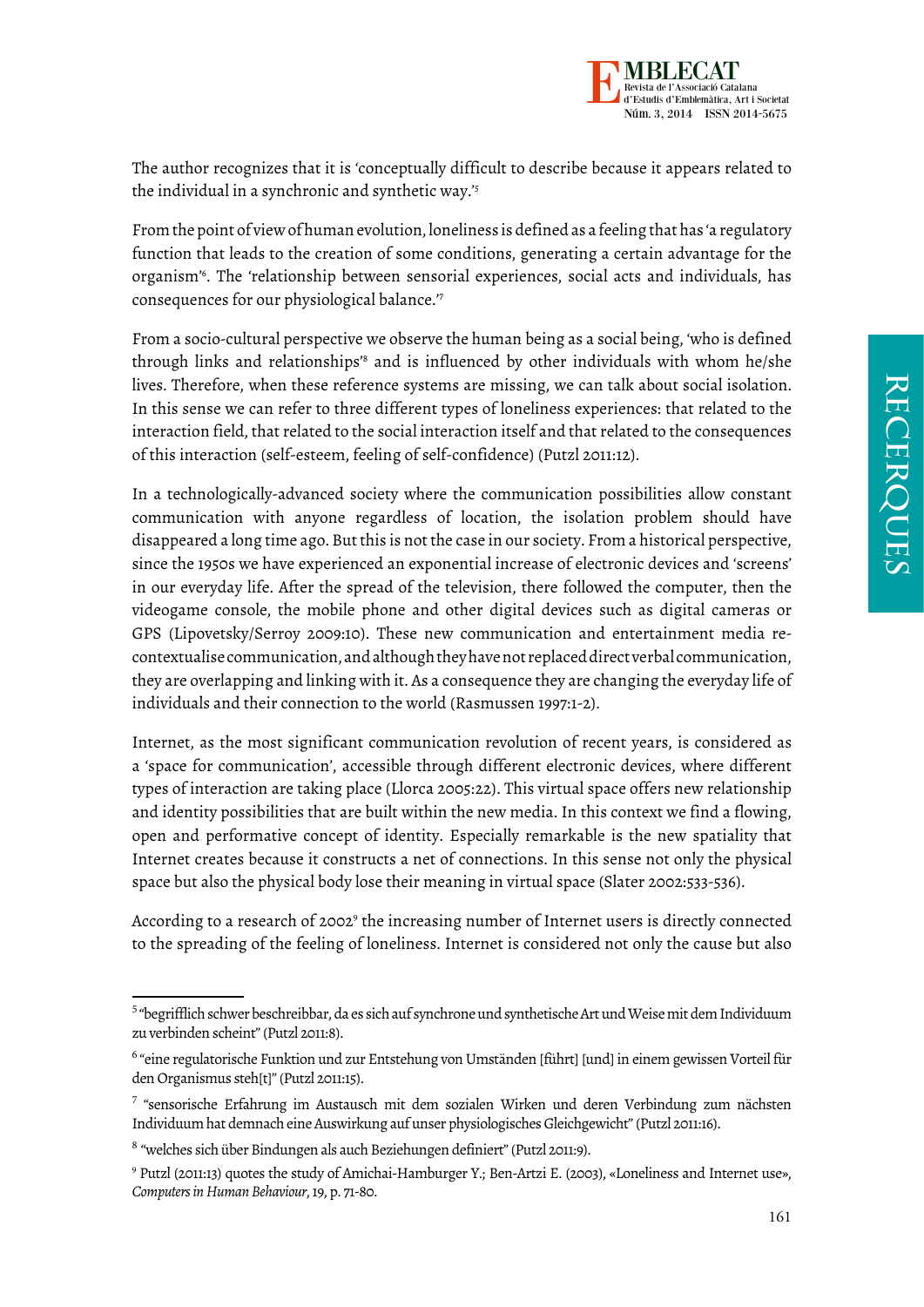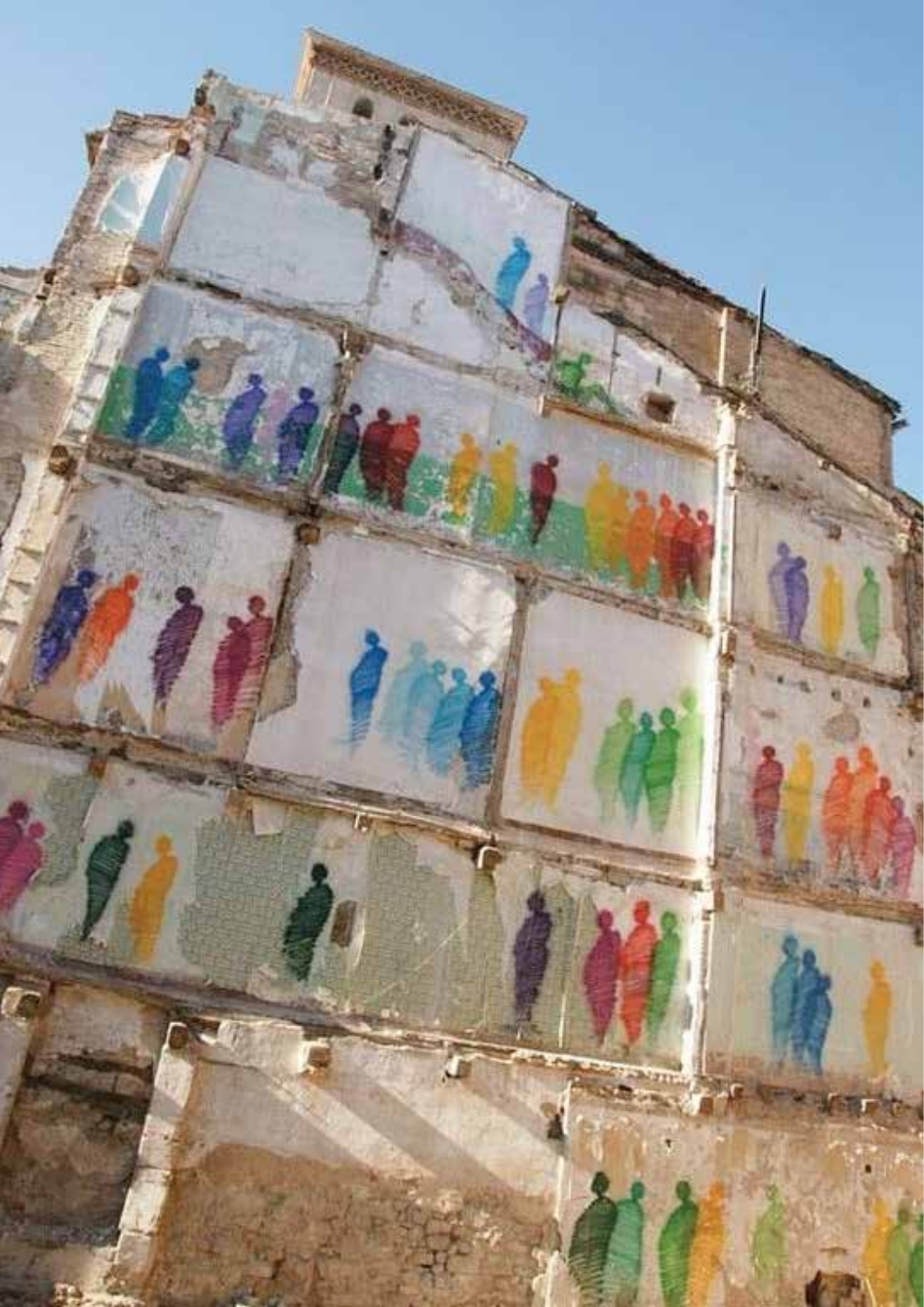

the consequence of loneliness. That is why, when we ask the question 'In what way are the new technology media helpful or harmful with regard to the feeling of loneliness?', we should take into account that the medial consumption behaviour has nowadays an increasing influence on the emotional state of the individual (Putzl 2011:22). But new studies about isolation and new media report that there is a direct connection between the use of Internet or mobile phones and the number of personal connections. This means: the more human relationships or contacts, the more intense use of Internet or mobile phones (Hampton/Sessions/Ja Er 2011:133).

### *Medianeras*

The film begins with a series of images of the Argentinian metropolis Buenos Aires. The narrator – later recognised as the main character – points out the link between the buildings and the life of the people.10 The absence of urban planning, the stylistic differences of buildings situated side by side, and the various categories of flats are shown through medium, American and full shots. Reflections and details draw the attention of the spectator to the disorder, the magnificence and the influence of the city on its inhabitants.<sup>11</sup> Photography is very important in the outdoor shots and the use of fix shots and symmetrical forms is in line with the architectural construction of the film (Varea 2013).

'Screens' and the new media are always present in the film: computers, mobile phones and television are part of the film's images and of the main characters' lives. The director himself recognized 'it is naturally assumed that we communicate with each other through e-mails, SMS, etc.', $12$  and he shows this type of communication very consciously as part of daily life.

In the case of Martin the relationship with his computer is very important because this electronic device is his connection to the world: work, food, entertainment, sex, he can get all of these through the Internet, and has hardly any human contact. In addition he follows a psychological therapy to overcome his phobia for the city and part of his therapy is to take photos of the city.<sup>13</sup> Remarkable are the scarce dialogues in his relationship with the girl who walks his dog,<sup>14</sup> and

<sup>&</sup>lt;sup>10</sup> The voice of the narrator is decisive during the film to explain another 'story' that cannot be shown by images, a frightened voice that adds another atmosphere to the film (Lerer 2011). That is why some authors (Varea 2013) have seen parallels with the works of Mariano Llinás (*Historias Extraordinarias*, Argentina, 2008; *Balnearios*, Argentina, 2002).

<sup>&</sup>lt;sup>11</sup> Taretto recognized that the film was thought of as a building and he even attended architecture courses. That is why architecture has an important role throughout the film (Orta 2013).

<sup>&</sup>lt;sup>12</sup> "Ya está perfectamente asumido que nos comunicamos con mails, mensajes de texto, etc." (Obarrio/Scaroni 2013).

<sup>&</sup>lt;sup>13</sup> Situation related to the director's biography (Boetti 2013). About the relationship between fiction and reality in the cinema, we would like to make reference to the play 'Cineastas' (Text and production: Mariano Pensotti, Argentina, 2013), presented in the Wiener Festwochen 2013, where not only could we find the city of Buenos Aires as background and as the universal city (in the play there are some references about filming in the city as if it was Paris or New York) but also how far the personal experiences of the filmmakers can have an influence over the films they're directing or producing (Pensotti, 2013).

<sup>&</sup>lt;sup>14</sup> Martin comment: 'in fact you hardly spoke to me all night' ["de hecho no me hablaste en casi toda la noche"]. Although Taretto affirms that he does not aim to question the role of the new media (Orta 2013; Varea 2013; Amondaray 2012), he has a clear position showing a relationship with a lack of communication: when they are together the girl listens to music on her iPod and receives SMS at any time, and even the theatre play which she is preparing has an evident absence of human contacts, since she suggests that the spectators should listen to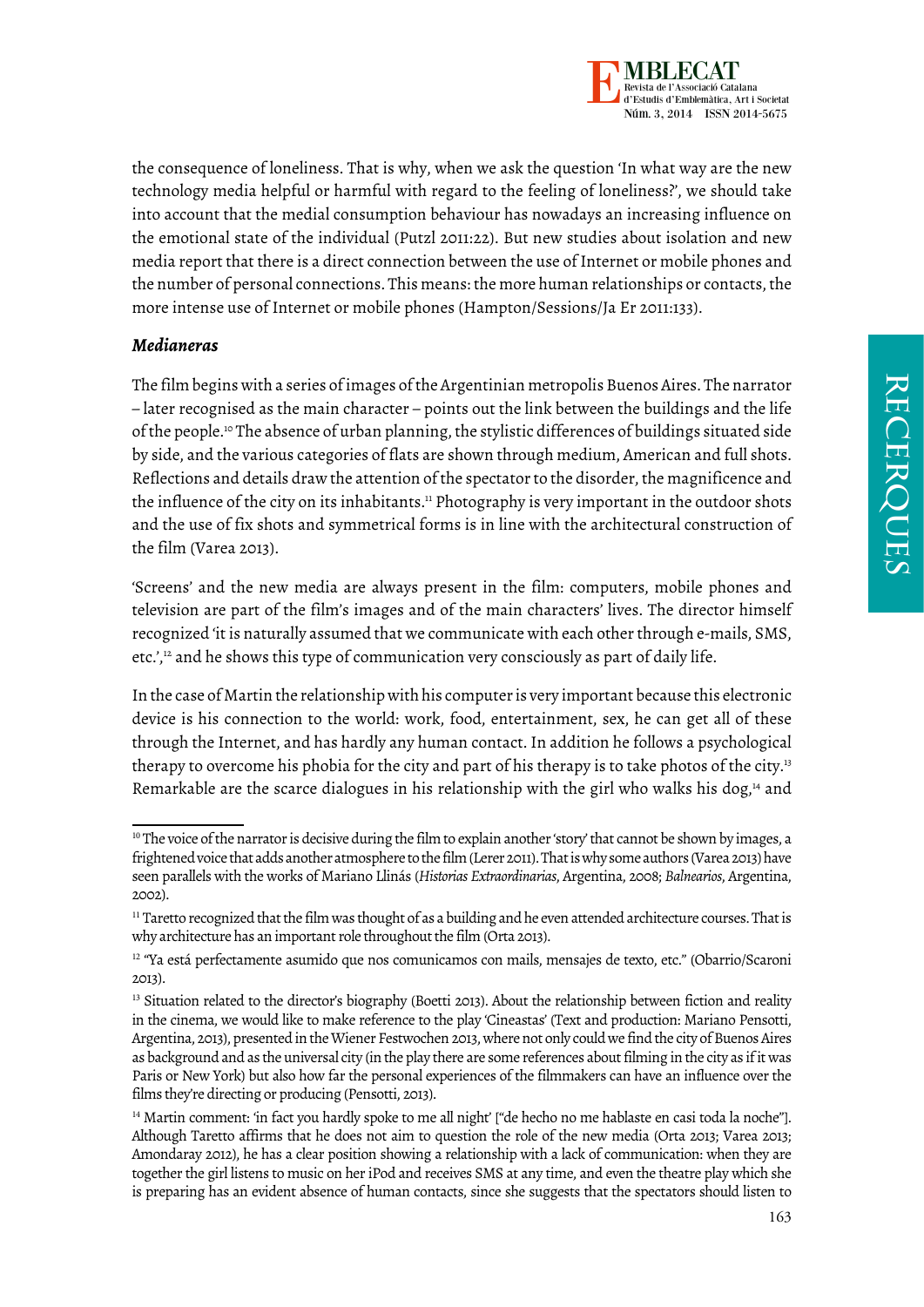the distant attitude to the messenger who rings the doorbell -he wears a helmet and there are only few seconds of eye contact because the helmet's visor closes at that moment-. His meetings through a dating site are also unsuccessful: the director, by means of montage, shows different images of the site and the online personality of the possible candidates. He meets different women but none of them seem to suit him. One of these relationships, with a psychologist who is multilingual but with whom he cannot really communicate, ends up in a scene illuminated by neon lights with both Martin and his lover sitting down on the bed, silent, with an image of the Paris skyline as background. The communication and the isolation problems are again there.

Mariana, like Martin, lives alone after her separation from her partner.15 She is an unsuccessful architect –another allusion to the connection with the city– who works as a store window designer. She is given the dramatic role in the film: an easy, vulnerable and quiet girl, stuck in a crisis (Russo 2011). She has an almost human relationship with a male mannequin. Her attitude manifests a total lack of communication, she is trying to hold real conversations and she is even seeking to have sexual contact with it. The music is also an important element in the story of the character: she has a new pianist neighbour whose practising she listens to. In this case there is also no visual contact: neither she nor the spectator knows who this person is.

She had a relationship with a man, presented in part through the number of photos on her computer: from the hundreds taken during their first year together to the four taken in the last year. She wants to forget this man and to overcome the break-up: her mood is visually shown through the deleting of the photos on the computer; she rubs him out of her life. Like Martin, she, too, has no success with potential candidates in starting a new relationship. She stood a work colleague up in a restaurant, not only because she has a lift-phobia – the restaurant is located on the 20<sup>th</sup> floor –, but also because she is afraid of a new relationship. She also has an affair with a psychologist whom she met in the swimming pool but their sexual encounter won't be successful, since he has impotence problems.<sup>16</sup>

Mariana cannot find her place in the city and feels lost. The director uses a friendly metaphor to show her fear, the oppression towards the multitude: it is the game 'Where's Wally?'. He plays with the recognition of the comic by the spectator.<sup>17</sup> In fact, this comic becomes the key to the final meeting of the main characters. This reinforces the idea of blind coincidences and common destiny which is also shown at the very beginning of the film: the encounters of Martin and Mariana in the street (emphasised by the animated drawing of a heart<sup>18</sup>); their witnessing

the thoughts of the main character through headphones. In addition the unsuccessful attempt of Mariana and Martin to communicate by chatting in the Internet is related to the director's objection to technology: there is no need of media to find each other.

<sup>&</sup>lt;sup>15</sup> Not only failed destinies, which is the case in this film, but also globalisation processes, demographic development, individualisation or the increasing use of technology lead to a rise of emotional problems (Putzl 2011:10).

<sup>&</sup>lt;sup>16</sup> He is part of the dysfunctional but humanized 'beings' that appear in the film (Obarrio/Scaroni 2013).

<sup>&</sup>lt;sup>17</sup> Everybody in our culture understands these references to a mass-culture comic. The boundaries between visual genres are therefore blurring (Lipovetsky/Serres 2009:137).

<sup>18</sup> The use of graphic elements in films has become common in recent years. See *(500) Days of Summer* (USA, Marc Webb, 2009), a film that was compared to *Medianeras* (Orta 2013), or *Scott Pilgrim vs. the world* (USA/UK/Canada/ Japan, Edgar Wright, 2010) that clearly employs the language of video games.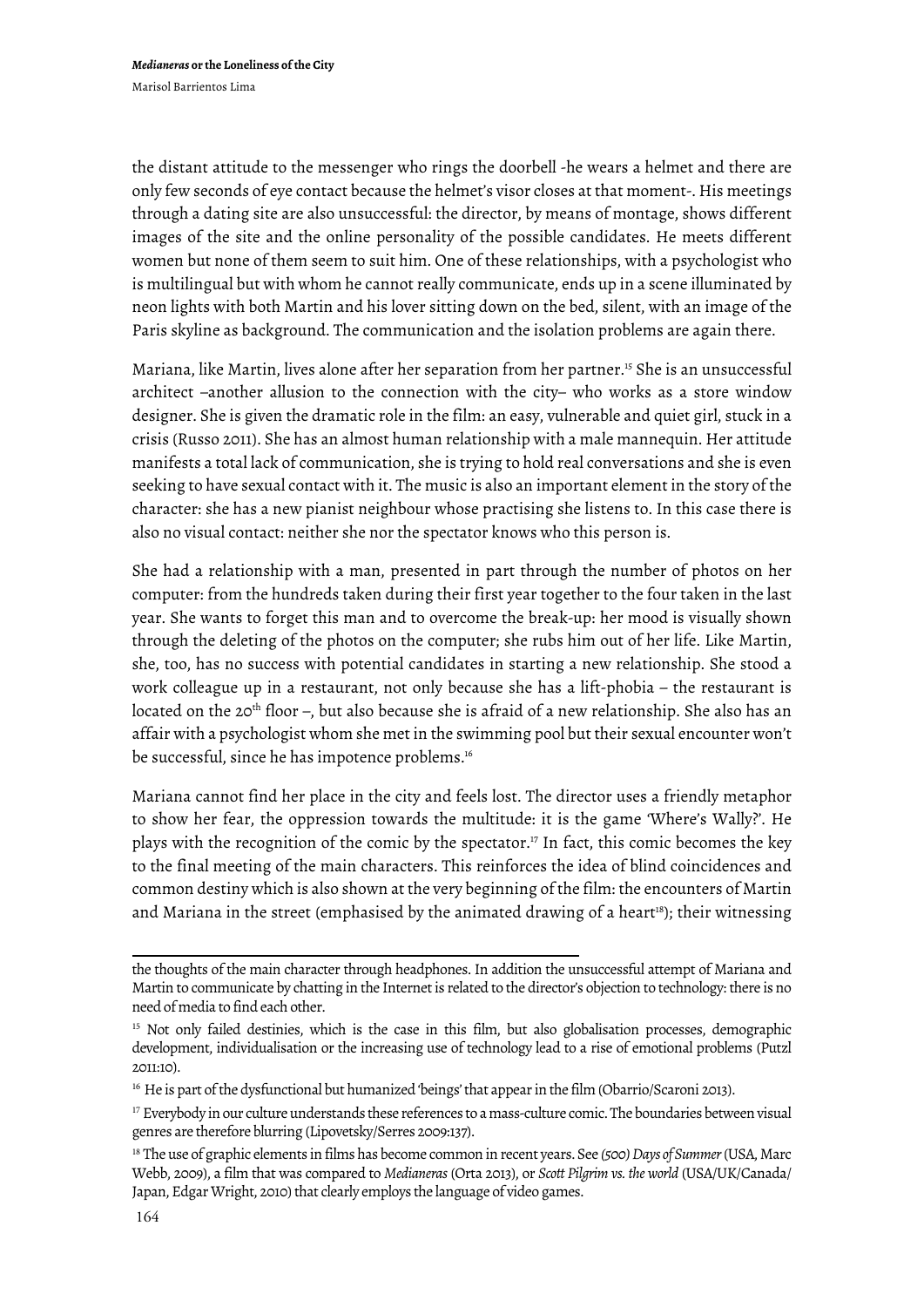

of an accident that would later appear in the news on the Internet; buying candles after a power cut; watching the same film on television (*Manhattan*, Woody Allen); 19 hearing the same music on the radio (*True Love Will Find You in the End*, Daniel Johnston).

The spectator is the only one who realizes that this is about a love story and who knows that the protagonists are going to end up together. The director is constantly engaging the viewer in a game, giving or hiding information during the whole film.

### **Conclusion**

Individualism is a characteristic of our society that is experienced as the worship of the autonomy of the body, of psychology and of relationships. However, this autonomy and freedom have a negative consequence as well: the weakening of the 'I', which is the origin of a number of psychological disorders such as panic attacks, depression or even suicide. The individual is disoriented, unsure and weak, and the cinema makes the personal crisis and the problematic private life the subject of discussion in a funny and cheerful way. A clear example of this is the Woody Allen comedies (Lipovetsky/Serres 2009:206,210).<sup>20</sup> But, as Carmona (2011) affirms in *Medianeras,* the spirit of Woody Allen is missing and the film presents a light and funny romantic comedy that has a certain quality thanks to its self-parody. In addition, the role of the media in Taretto's film is something essential, and the director manifests a clear message: there is still a hope of overcoming loneliness and there is no need of the media in order to fall in love. The location of the events in the city of Buenos Aires appears to be only an excuse to show the modern metropolis, since the director aims to present a universal story. The happy ending with a Youtube video where the couple dance to the song *Ain't no Mountain High Enough* by Marvin Gaye, showing their happiness, becomes the conclusion of an easy but visually successful story.<sup>21</sup> It is no surprise that in 2013 two re-makes are being prepared, one in China and one in the USA (Obarrio/Scaroni 2013).

In recent years a number of Argentinian filmmakers have dealt with this subject: the life of the individual in the city and/or the role of the media in this urban environment. For example *La vieja de atrás* (Argentina, Pablo José Meza, 2011), where the loneliness in the city and the generationgap conflict are presented by using mainly full shots; the media in this case are represented by a television that is never shown but is heard by the spectator. In *El hombre de al lado* (Argentina, Mariano Cohn, 2009), we are spectators of the conflicts between different social classes living in the same city. There are also other, so-called 'light' films such as *Solos en la ciudad* (Argentina, Diego Corsini, 2009) in which the city is used only as the background to the love problems of a couple. Here the aesthetics of the film are comparable to those of *Medianeras*: images with clearlymarked borders and colours, people integrated in the architecture, and accurate production.

<sup>&</sup>lt;sup>19</sup> The quotation of Woody Allen helps the development of the story and it is something more than pure recognition, a characteristic of the new film era. In addition, the spectator can enjoy recognising these quotations (Lipovetsky/ Serres 2009:130, 266).

<sup>&</sup>lt;sup>20</sup> Taretto recognised his interest for the Woody Allen of the 70s and the beginning of the 80s, Wes Anderson and Jacques Tati (Varea 2013, Orta 2013).

<sup>&</sup>lt;sup>21</sup> The director described the film as '(...) light essay on modern life in the big cities and the technological disorders' ["(...) ensayo ligero sobre la vida moderna en las grandes ciudades y los trastornos tecnológicos"] (Boetti 2012).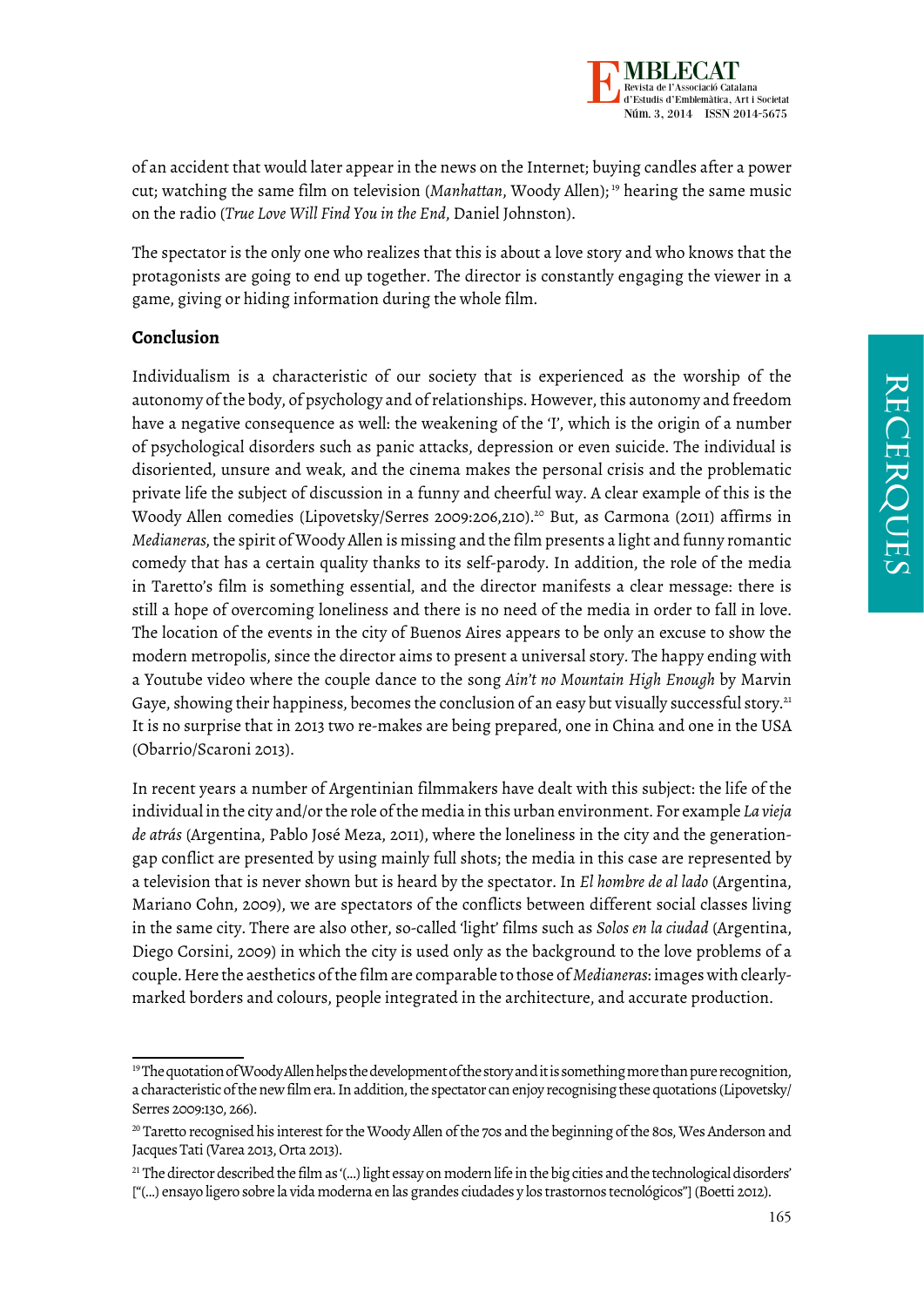In Taretto's work the strong social criticism that we can find in the above mentioned films (especially the first two) is missing.

Concluding, we should not forget that the film presents a current problem of the city, the debate about the new individual lifestyle and the role of the media in daily life. Because 'the cinema doesn't live and has never lived outside its time. Essentially a modern art, it has never ceased to make the big events and the current problems of modernity a subject of discussion.<sup>222</sup>

# **BIBLIOGRAPHY**

Hampton, K. N.; Sessions, L. F.; Her E. J. (2011), «Core Networks, Social Isolation, and New Media. How Internet and Mobile Phone Use Is Related to Network Size and Diversity», *Information, Communication & Society*, 14/1, p. 130–155.

Leonhard, J.-F. (2002), *Medienwissenschaft: ein Handbuch zur Entwicklung der Medien und Kommunikationsformen. 3*. Berlin (et. al.): de Gruyter.

Lipovetsky, G.; Serroy, J. (2009), *La Pantalla Global: Cultura Mediática y Cine En La Era Hipermoderna*. Barcelona: Anagrama [Spanish translation of: *L'écran global: culture-médias et cinéma à l'âge hypermoderne*. Paris: Éd. du Seuil, 2007].

Llorca Abad, G. (2005), «Comunicación interpersonal y comunicación de masas en Internet. Emisor y receptor en el entorno virtual», *El ecosistema digital: Modelos de comunicación, nuevos medios y público en Internet.* València: Servei de Publicacions de la Universitat de València, p. 21-29.

Putzl, M. A. (2011), *Einsamkeit, Gesellschaftliche Ursachen, Gesundheit und Prävention*. Unpublished Bachelor Thesis. Innsbruck: Medizinische Universität Innsbruck.

Rasmussen, T. (1997), «Social Interaction and the New Media. The Construction of Communicative Contexts», *Nordicom Review*, 18/2, p. 63–75.

Slater, D. (2002), «Social Relationships and Identity Online and Offline», *Handbook of new media: social shaping and consequences of ICTs*. London: Sage Publications, p. 533–546.

Torres San Martín, P. (2006), «La memoria del cine como extensión de la memoria cultural», *Culturales*, II/4, p. 50–79.

# **DIGITAL SOURCES**

Amondaray, M. (2012), «El cine bajo la mirada de… Gustavo Taretto», *Cinescalas*, online access <http:// blogs.lanacion.com.ar/cine/el-cine-bajo-la-mirada-de/el-cine-bajo-la-mirada-degustavo-taretto/> [20 April 2013].

 $22$  "El cine no vive ni ha vivido nunca al margen de su época. Arte esencialmente moderno, en ningún momento ha dejado de convertir en tema los más grandes acontecimientos y problemas coyunturales de la modernidad" (Lipovetsky/Serres 2009:183).